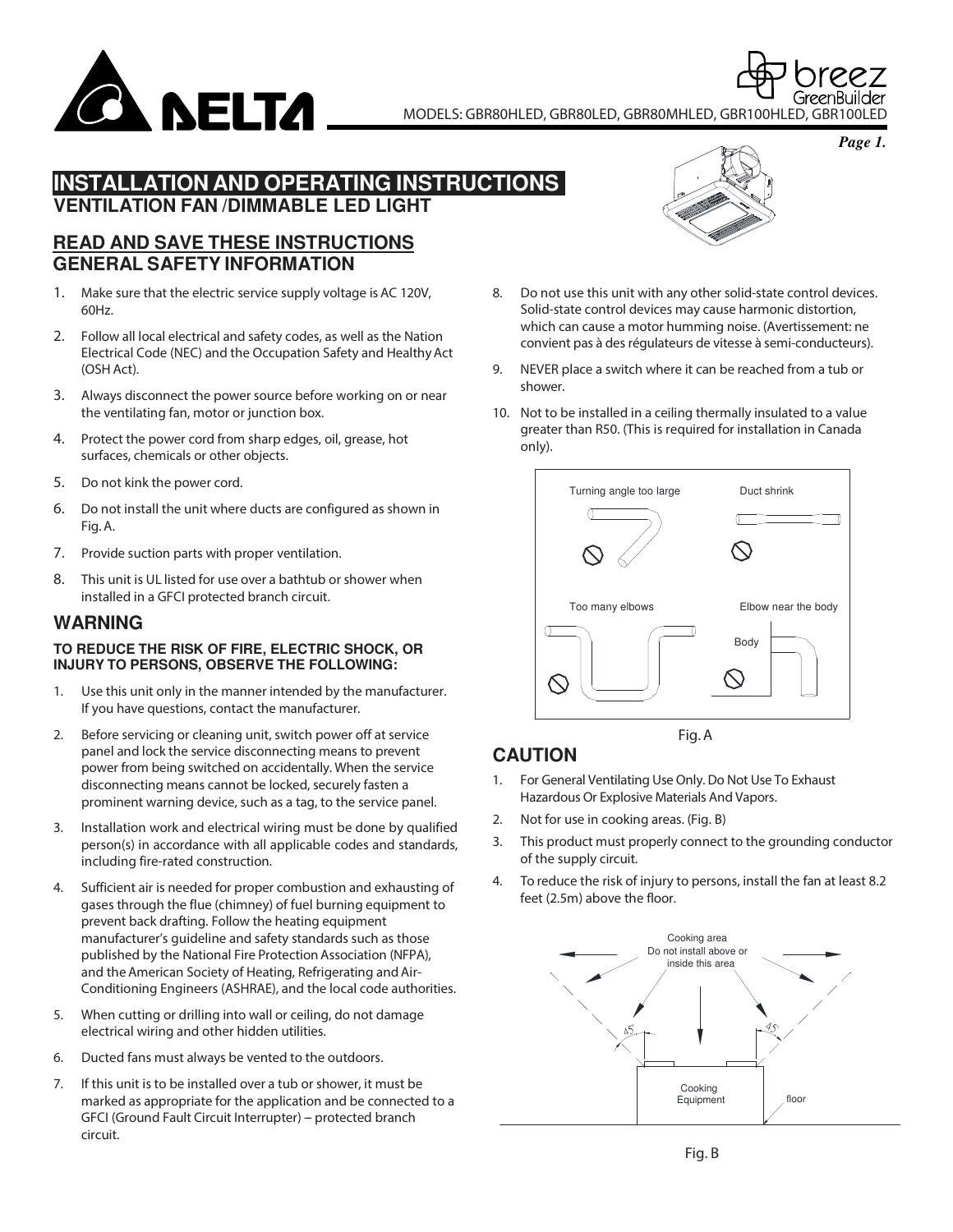

## **SUPPLIED ACCESSORIES**

| Part name                         | Appearance                                                                                                                                                                                                                     | Quantity       |
|-----------------------------------|--------------------------------------------------------------------------------------------------------------------------------------------------------------------------------------------------------------------------------|----------------|
| Grille                            |                                                                                                                                                                                                                                | 1              |
| Fan                               |                                                                                                                                                                                                                                | 1              |
| Housing                           |                                                                                                                                                                                                                                | 1              |
| <b>Duct Connector</b><br>(4")     |                                                                                                                                                                                                                                | 1              |
| Long Wood Screw<br>$(04\times25)$ | promoto                                                                                                                                                                                                                        | 8              |
| Machine Screw<br>$(\#8-32x5/16")$ |                                                                                                                                                                                                                                | 4              |
| <b>Suspension Bracket</b>         | and the contract of the contract of the contract of the contract of the contract of the contract of the contract of the contract of the contract of the contract of the contract of the contract of the contract of the contra | $\overline{4}$ |

# **INSTALLATIONS**

Proper insulation around the fan to minimize building heat loss and gain. 4'' circular duct is recommended for installation. The ducting from this fan to the outside of the building has a strong effect on the air flow, noise and energy use of the fan. Use the shortest, straightest duct routing possible for best performance, and avoid installing the fan with smaller ducts than recommended. Insulation around the ducts can reduce energy loss and inhibit mold growth. Fans installed with existing ducts may not achieve their rated air flow.



#### **MOUNT HOUSING WITH FLANGE:**

1. To bend the housing tabs out to 90 degree and make housing tabs contact the bottom of the joist.



2. The housing mounts with 4 long wood screw (Ø4×25). Screw housing to joist through lowest holes in each mounting flange, then through the other holes.



### USING SUSPENSION BRACKETS

3. Sliding suspension brackets available to allow for your specific positioning of housing anywhere between joists and span up to 24''.



- 4. Extend suspension brackets to the width of the joists. Make sure the fan body is level and perpendicular with the joist.
- 5. Secure suspension brackets to joists with long wood screw (ø4×25).
- 6. Secure suspension brackets together with machine screw (#8-32x5/16'').